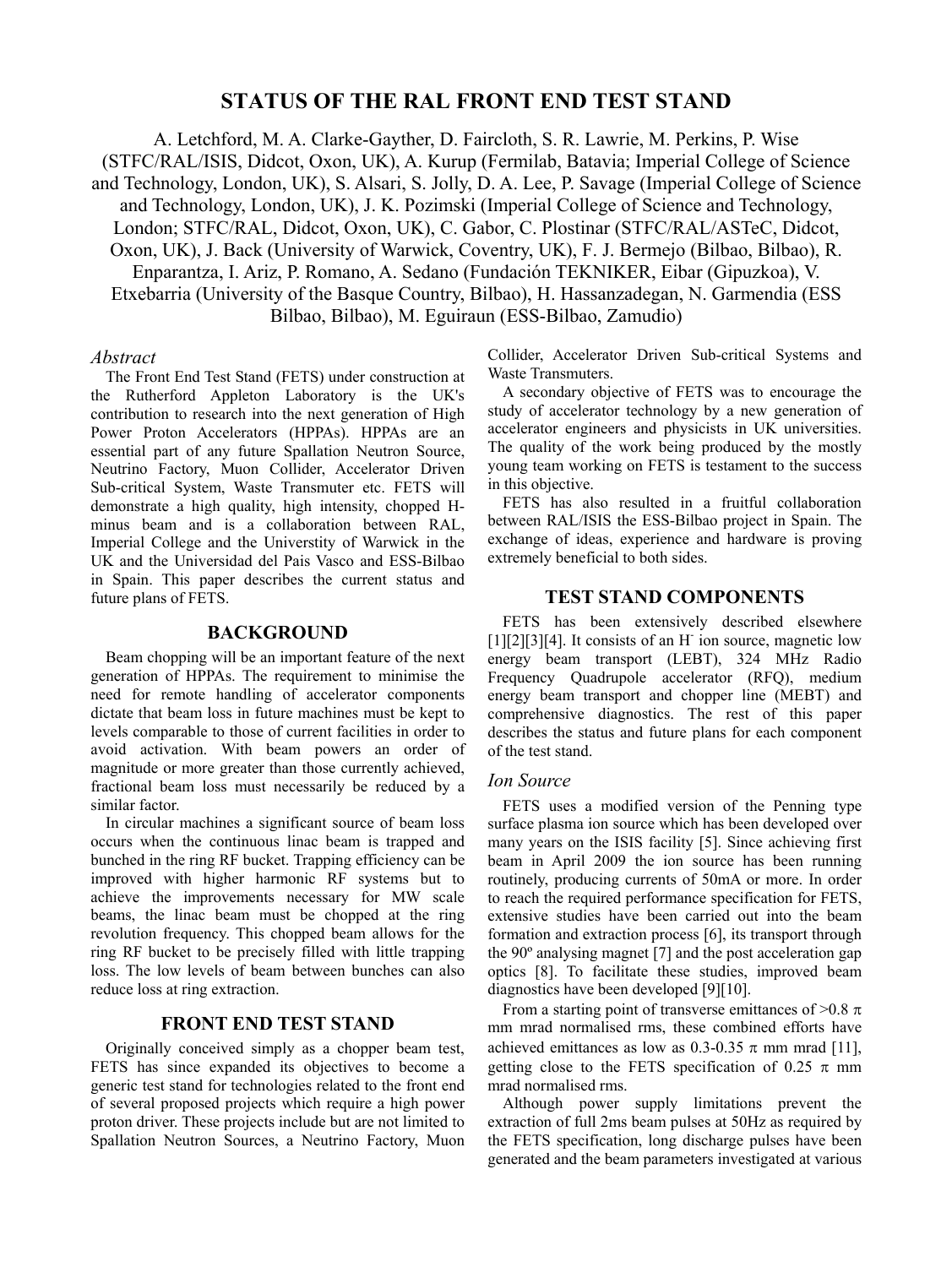points along the discharge [12]. It is hoped that a long pulse extraction power supply will be available in the not too distant future.

### *Low Energy Beam Transport*

FETS employs a 3 solenoid magnetic LEBT to transport and match the beam from the ion source into the RFQ at 65 keV [13]. The 3 solenoids are identical and designed for an on axis peak field of 0.4T and a bore diameter of 90mm. The solenoids were manufactured by Elytt Energy and their associated power supplies by JEMA. Both were supplied to FETS as part of our collaboration with ESS-Bilbao.

Installation and commissioning of the LEBT has been completed with the first LEBT beam being achieved in spring 2010. Measurement of the solenoid magnetic field showed extremely good agreement with the design predictions. Preliminary measurements of the beam parameters at the end of the LEBT also agree well with the design specification [11][14]. Beam currents in excess of 50mA have been transported through the LEBT with little emittance growth and just a few percent stripping losses.

Over the coming months the LEBT will be fully characterised. Coupled with further ion source improvements the goal is to achieve a well matched, low emittance beam with little aberration at the RFQ entrance.

### *Radio Frequency Quadrupole*

The FETS RFQ is a 324 MHz, 4-vane RFQ with a final energy of 3 MeV. The total length is 4.2m for an interelectrode voltage of 85 kV which results in a peak surface field of approx 1.7 times the Kilpatrick field. Beam dynamics simulations indicate a transmission of >95% for a current of 60mA.

A short cold model of a section of the RFQ, without vane modulations, was constructed to investigate the RF properties of the resonator and compare with the design theory [15]. This model has subsequently been used to develop a resonant frequency auto-tuning system [16] and will be used to confirm the operation of the low level RF control system.

Considerable effort is going into investigating different methods of RFQ manufacture. Particular areas of attention are the technique to be used to join the RFQ segments and the method of water cooling. Alternatives to the usual vacuum brazing technique such as laser or electron beam welding appear to have some advantages as does a purely bolted assembly from the point of view of repairability [17]. Alternative water cooling methods which don't require long, gun drilled passages also offer some advantages [18]. Manufacturing tests of these ideas will be undertaken in the near future with an aim of finalising the design and starting manufacture of the RFQ before the year end.

A novel integrated CAD, electro-magnetic and beam dynamics design method is being investigated for the FETS RFQ [19]. A full engineering CAD model of the modulated vane tips is imported into an electro-magnetic

field solver to generate a field map through which the particles are tracked using the GPT code. Comparisons are underway between the field maps produced by CST EM Studio and COMSOL Multiphysics.

# *RF Control*

A digital IQ RF control loop has been designed and built at the Universidad del Pais Vasco in Bilbao [20]. Based around an analogue front-end and 14 bit FPGA, the system works directly on the 324 MHz RF signal with no IF. On tests with a simple pillbox test cavity, control of pulsed RF with  $\leq 0.5\%$  amplitude error and  $\leq 0.5\%$  phase error has been demonstrated. Further tests on the RFQ cold model will be completed soon.

# *Beam Chopper*

The FETS fast-slow beam chopper has been described in detail elsewhere [21][22]. This novel combination of two distinct chopper types, working in tandem, allows both very fast rise time and long flat-top pulses to be generated without losing the fidelity of the sharp pulse edges as the wave propagates through the deflector.

Having previously demonstrated the feasibility of the fast pulse modulators, prototyping of the deflectors is now well under way. Two types of deflector are under investigation: a 'planar' type, essentially a meander line deflector and a 'helical' type consisting of discrete deflector plates connected by external delay lines. Unit parts of both type of deflector have been manufactured and tested to evaluate different fabrication techniques. The next step will be to prototype complete assemblies before producing a final, fully engineered design complete with vacuum chamber, pumps, ports etc.

# *MEBT*

The beam chopper and associated beam dumps are located in the MEBT. Achieving low emittance growth under the influence of strong, non-linear space charge in a lattice which has to accommodate the long chopping elements – which inherently break the periodicity of the lattice – is challenging. The baseline FETS MEBT design [23] is 4.5m long and contains 11 quadrupoles, 4 rebunching cavities, a fast and slow chopper deflector and two beam dumps. In particle dynamics simulations using a distribution from an RFQ simulation as input, the emittance growth is no more than 5% in the transverse plane. Beam loss for the un-chopped beam is  $\sim$ 1.5% while the chopping efficiency is  $\sim$ 99%.

In addition to standard electromagnetic quarupoles (EMQ), hybrid quarupoles are also being investigated [24]. The hybrid magnet is a combination of permanent magnet quadrupole (PMQ) and laminar EMQ (Lambertson quad.) which allows for a limited range of adjustment in a compact size.

The rebunching cavities are high shunt impedance, CCL type cavities [25]. Prototyping is about to begin with a cold model being manufactured by Tekniker, part of the ESS-Bilbao consortium.